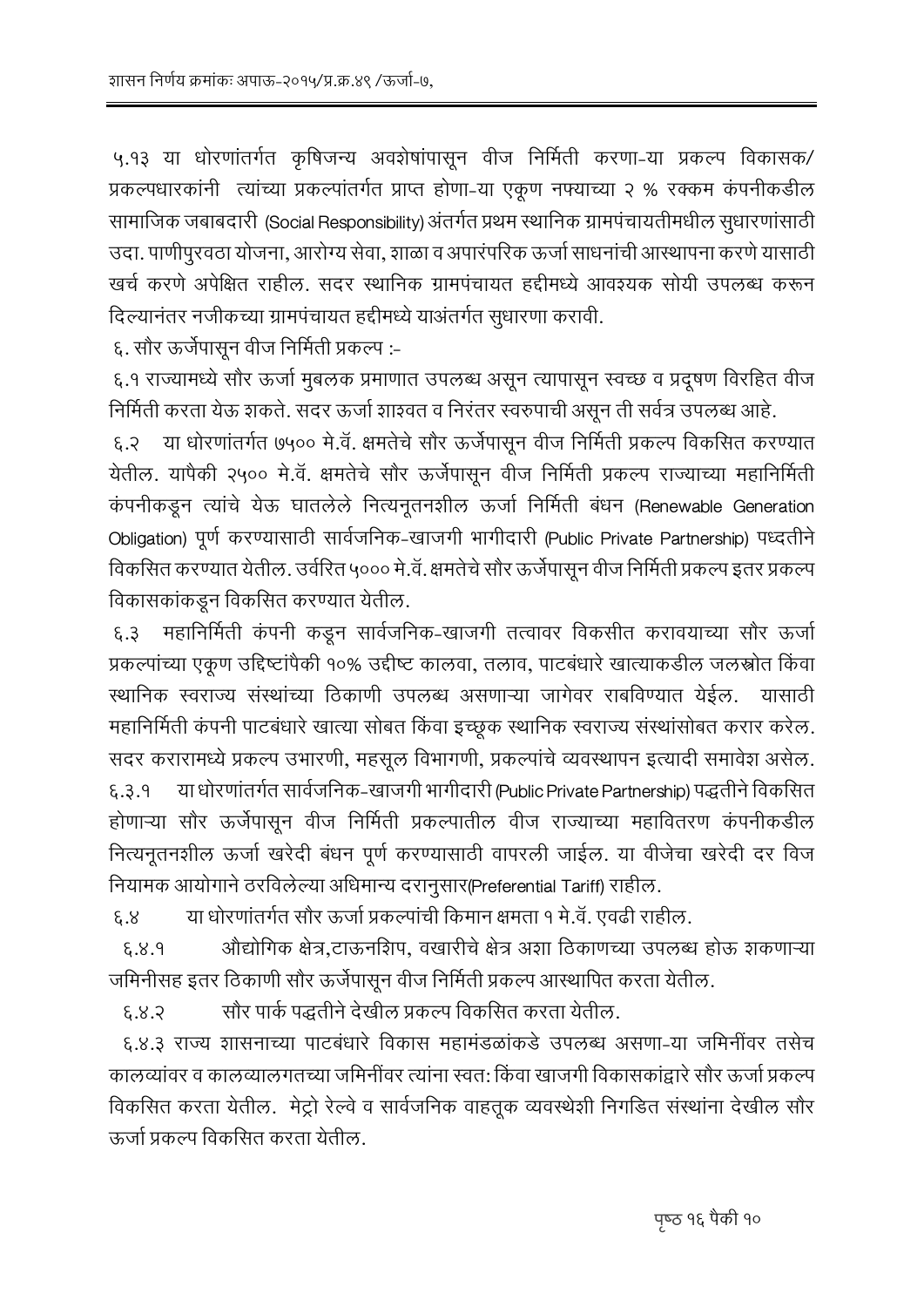६.४.४ अशा प्रकल्पांमधून निर्माण होणारी वीज राज्यातील वीज वितरण परवानाधारक कंपन्यांना स्पर्धात्मक निविदेच्या (Competitive bidding) माध्यमातून, स्वयंवापर करण्यास (captive use), राज्यात व राज्याबाहेर तिस-या घटकास विक्री करण्यास (third party sale) किंवा नित्यनुतनशील ऊर्जा प्रमाणपत्र (REC) च्या माध्यमातून वीज विक्री करण्याची मुभा राहील.

६.४.५ अशा प्रकल्पांना महावितरणकडून खुला प्रवेश (open access) प्राधान्याने देण्यात येईल. ६.५ सौर पार्क:-

सौर पार्क पद्धतीने आस्थापित होणाऱ्या प्रकल्पांची किमान क्षमता १ मे.वॅ. व त्यापेक्षा  $8.4.3$ अधिक राहील. सौर ऊर्जेपासून वीजनिर्मिती प्रकल्पाद्वारे निर्माण होणारी वीज स्वयंवापरासाठी उपयोगात आणू इच्छिणाऱ्या लहान गुंतवणूकदारांना स्वतंत्र सौर पार्क विकसित करता येईल.

यामध्ये १ मे.वॅ. पेक्षा कमी क्षमतेचे परंतु किमान २५० कि.वॅ. क्षमतेचे प्रकल्प विकसित  $6.4.3$ करता येतील.

असे लहान प्रकल्प एकत्रित करून त्यांची क्षमता १ मे.वॅ. झाल्यास त्यास महावितरण/  $8.4.3$ महापारेषण यांचेकडून पारेषण जोडणी देण्यात येईल.

अशा एकत्रित प्रकल्पामधील वीज संबंधित प्रकल्प विकासक/ प्रकल्पधारकास त्याच्या  $8.4.8$ प्रकल्प क्षमतेनुसार स्वत: पूर्ण वापरण्याची मुभा राहील.

या धोरणांतर्गत सौर ऊर्जा प्रकल्पांसाठी घेण्यात येणाऱ्या जमिनींच्या बाबतीत बिगर शेती  $\xi.\xi.$ जमिनीचा (non-agricultural land) मानीव दर्जा (deemed status) लागू राहील.

या धोरणांतर्गत सौर ऊर्जेपासून वीज निर्मिती प्रकल्प उभारण्यासाठी लागणारी खाजगी जमीन  $0.3$ प्रकल्प विकासक / प्रकल्पधारक यांनी स्वत: उपलब्ध करून घ्यावयाची आहे.

६.८ तथापि. शासकीय पड़ीक जमीन उपलब्ध असल्यास व संबंधित जिल्हाधिकारी यांच्याकडे मागणी केल्यास नियोजनाच्या दृष्टीने अनुज्ञेयता व अन्य बाबी तपासून देता येईल.

६.८.१ - २ मे.वॅ. क्षमतेपर्यंतच्या पारेषण संलग्न सौर ऊर्जेपासून वीज निर्मितीच्या प्रकल्पांना ४ हेक्टर पर्यंत शासकीय जमीन महसूल . महाराष्ट्र जमीन महसूल (सरकारी जमिनीचे वितरण करणे) नियम, १९७१ मधील तरतुदीनुसार भाडे आकारून जमिनीच्या उपलब्धतेनुसार प्रकरणपरत्वे नियमित अटी व शर्तीवर ५० टक्के सवलतीच्या दराने भाडेकराराने देण्यात यावे. तसेच या जमिनीचे वितरण महाऊर्जाकडील नोंदणीकृत प्रकल्पांना विनालिलाव करण्यात यावे.

६.९ सौर ऊर्जा प्रकल्पासाठी खाजगी जमीनधारक हे आपली जमीन भाडेकराराने (Lease Basis) देऊ शकतील.

६.१०) त्याचप्रमाणे सौर ऊर्जेपासून वीज निर्मितीसाठी सौर मोड्यूल्स, उपकरणे व तत्सम सामग्री यांचे उत्पादन करण्यासाठी शासकीय जमीन उपलब्ध असल्यास महाराष्ट्र जमीन महसूल (सरकारी जमिनीचे वितरण करणे) नियम, १९७१ मधील वरील उल्लेख केलेल्या तरतुर्दीच्या अनुषंगाने ५० टक्के सवलतीच्या दराने विनालिलाव भाडेकराराने देण्यात येईल.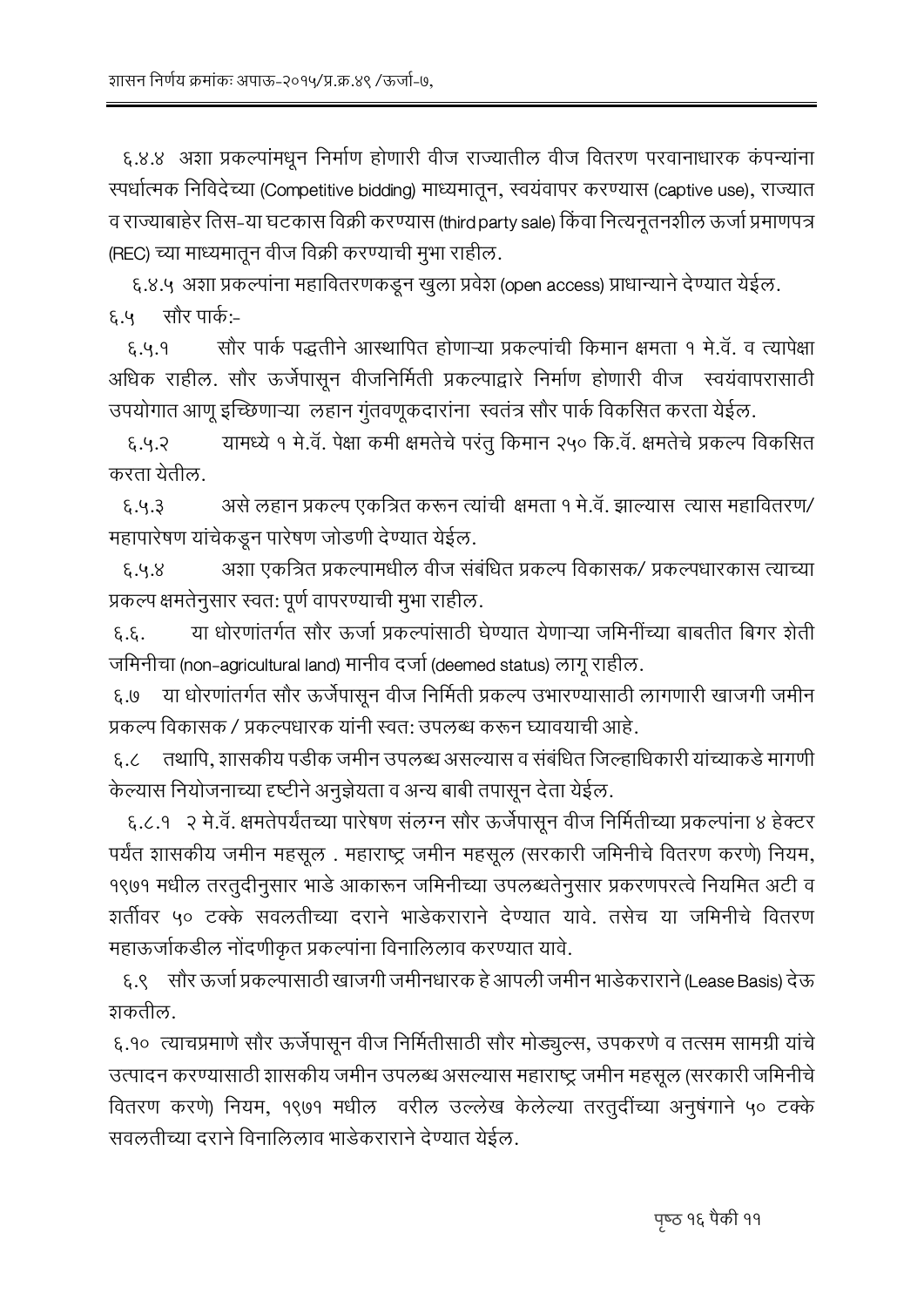या धोरणांतर्गत सौर ऊर्जा प्रकल्पांना प्रदूषण नियंत्रण मंडळाच्या संमती / ना-हरकत प्रमाणपत्र  $8.99$ घेण्यापासून सूट देण्यात येत आहे.

६.१२ स्वतंत्ररित्या आस्थापित केलेल्या सौर ऊर्जा प्रकल्पांसह खाजगी प्रकल्प विकासकांमार्फत आस्थापित केलेल्या सौर ऊर्जा प्रकल्पांना या धोरणांतर्गत सौरऊर्जा प्रकल्पांच्या बाबतीत राज्यातील वीज वितरण परवानाधारक कंपन्यांना वीज नियामक आयोगाच्या मान्यतेने स्पर्धात्मक निविदेच्या पध्दतीने (Competitive bidding) वीज खरेदी करता येईल.

यामध्ये १ ते ५ मे.वॅ. क्षमतेचे प्रकल्प विकासक क्षेत्रीयदृष्ट्या एकमेकांजवळ असल्यास व  $P.99.9$ तांत्रिकदृष्ट्या योग्य असल्यास सदर स्पर्धात्मक निविदेच्या प्रक्रियेमध्ये स्वतंत्ररित्या किंवा सामूहिक (cluster) पध्दतीने सहभागी होता येईल.

६.१३ ) या धोरणांतर्गत सौर ऊर्जा निर्मिती प्रकल्पांचे प्रकल्प विकासक / प्रकल्पधारक राज्यातील वीज वितरण परवानाधारक कंपन्यांना वीज विक्री करू शकतील. तसेच प्रकल्प विकासक / प्रकल्पधारक विजेचा स्वयंवापर करू शकतील किंवा राज्यातील/राज्याबाहेरील इतर ग्राहकास वीज विक्री करू शकतील. नूतनशील ऊर्जा प्रमाणपत्राच्या (Renewable Energy Certificate) मार्गाने देखील वीज विक्री करता येईल.

६.१४ या धोरणांतर्गत सौर ऊर्जेपासून वीज निर्मिती करणाऱ्या प्रकल्प विकासक / प्रकल्पधारकांना विजेचा स्वयंवापर (Captive use) करावयाचा असल्यास किंवा तिसऱ्या घटकास विक्री (third party sale) करावयाची असल्यास त्यांना राज्यातील परवानाधारक वीज वितरण कंपन्यांकडून वीज नियामक आयोगाच्या नियमावलीनुसार राज्यात व राज्याबाहेरील खुला प्रवेश (open access) देण्यात येईल.

६.१५ सदर धोरणांतर्गत सौर ऊर्जेपासून वीज निर्मिती प्रकल्प आस्थापित करण्याकरिता केंद्र शासनाने मान्य केलेल्या मानांकनानुसार (standards) साहित्याचा वापर करण्यात यावा. त्याबाबत वीज खरेदीदाराकडून पडताळणी करण्यात येईल.

६.१६ व्या धोरणांतर्गत सौर ऊर्जा प्रकल्पांसाठी निष्कासन व्यवस्थेची उभारणी व खर्च याबाबत महाराष्ट्र वीज नियामक आयोगाची नियमावली व आदेश लागू राहतील. सदर निष्कासन व्यवस्था उभारणीसाठी घेण्यात येणारे पर्यवेक्षण शुल्क (supervision charges) लागू राहणार नाही.

६.१७ या धोरणांतर्गत आस्थापित होणाऱ्या सौर ऊर्जा प्रकल्पांना त्यांची इच्छा असल्यास उद्योग विभागाकडे अर्ज करुन उद्योग घटक म्हणून नोंदणी करून घेण्याची मुभा राहील.

६.१८ या धोरणांतर्गत आस्थापित करावयाच्या सौर ऊर्जेपासून वीजनिर्मिती प्रकल्पांची महाऊर्जाकडे नोंदणी करणे आवश्यक राहील.

६.१९ विद्युत शुल्क :- या धोरणांतर्गत आस्थापित होणाऱ्या सौर ऊर्जा प्रकल्पातून निर्माण होणाऱ्या विजेचा वापर स्वत:च्या वापरासाठी (captive use) केल्यास प्रकल्प कार्यान्वित झाल्याच्या दिनांकापासून पहिल्या १० वर्षाकरिता विद्युत शुल्क आकारले जाणार नाही.

६.२० छतावरील सौर वीज निर्मितीच्या पारेषण जोड प्रकल्पांकरीता महाराष्ट्र वीज नियामक आयोगाकडून नियमावली जाहीर झाल्यानंतर स्वतंत्रपणे धोरण निर्गमित करण्यात येईल.